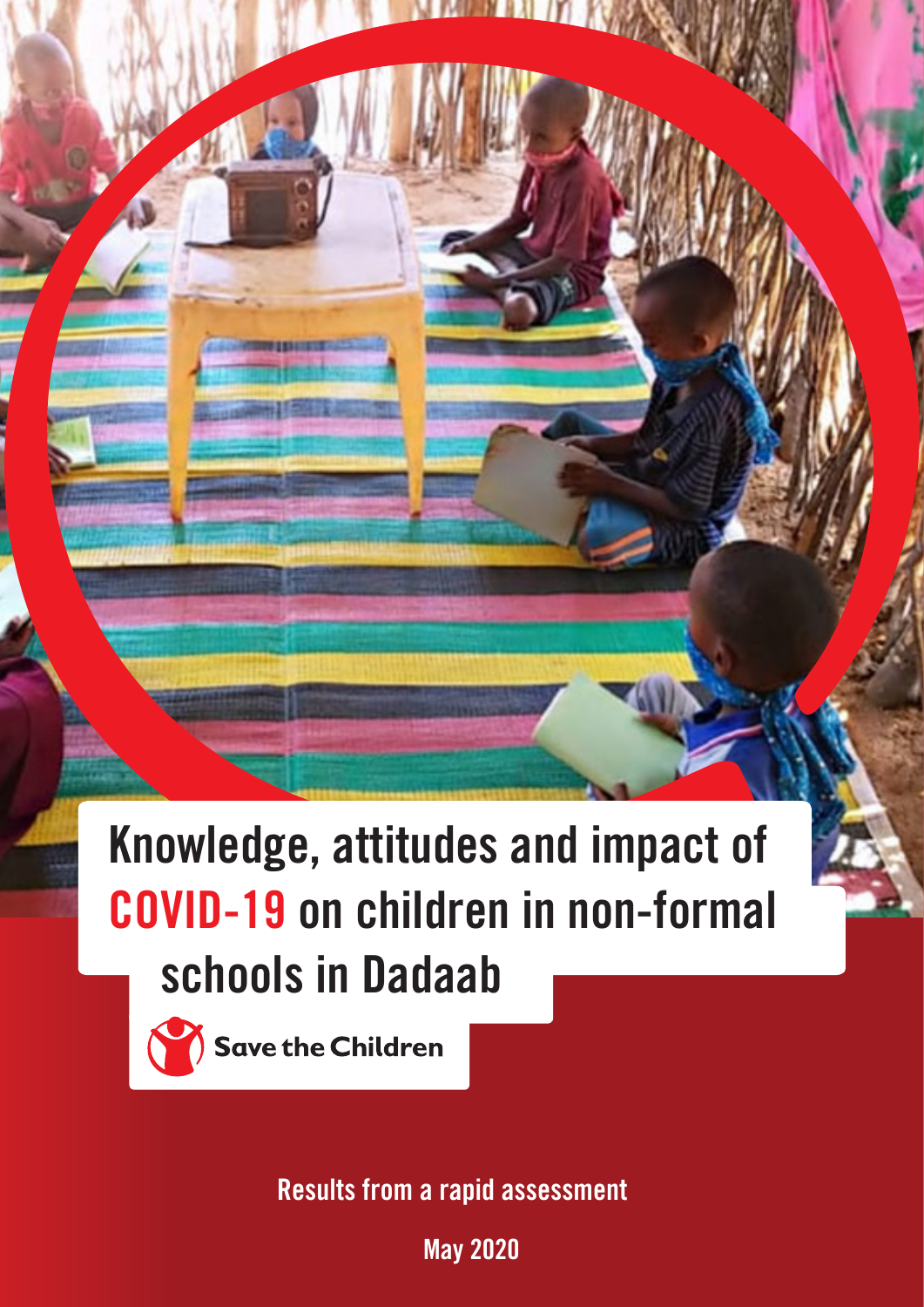# **KEY FINDINGS**

- 1. 98 percent of children interviewed had heard of COVID-19
- 2. 88 percent knew fever above 38 as a symptom of COVID 19
- 3. Most children mentioned washing hands with soap and running water (81.6%) as a prevention method for Covid 19.
- 4. Most children received information on COVID through their friends (85%) and radio programs/shows (81%) as well as their parents/caregivers (51%)
- 5. Seven percent of children did not know the symptoms of COVID-19 even if they had heard of the disease
- 6. 56 percent of children preferred radio as a source of information on COVID-19 and their caregivers/ parents (18%)
- 7. 82.2 percent of children interviewed are worried about dying of coronavirus
- 8. 51.2 percent are worried about being out of school
- 9. 83 percent (49% girls and 34% girls) of children interviewed in non-formal schools have found time to learn at home; yet only 16% of children listen to radio lessons run by Save the Children.
- 10. 76percent of children learn on their own most of the time
- 11. 45 percent of children currently need additional learning materials whilst out of school
- 12. 83 percent (43% boys and 40% girls) of children are now engaging in additional domestic work whilst out of school.

# **RECOMMENDATIONS**

- 1. Increase use of child friendly radio programs as an effective way to communicate messages about COVID 19 to children.
- 2. Continuous communication with caregivers on COVID-19 so they can communicate the messages to their children, given children trust their caregivers as sources of information
- 3. Increased sensitization amongst caregivers, children, community members of importance of radio lessons for children both boys and girls, given only a small proportion of children interviewed are accessing the lessons.
- 4. Increased sensitization amongst caregivers, children, community members on importance of continuous learning during COVID-19, given the majority of children are now engaged in additional domestic work.
- 5. Provide children with learning materials such as textbooks and solar lights so that they can continue learning at home before schools reopen.
- 6. Consider conducting an extensive assessment of the impact of the pandemic on access to necessities because children demand necessities like food, medical care including hygiene kits, clothing, beddings etc.
- 7. Consider conducting consultations with children, parents, teachers, and communities to understand their concerns about children staying home so that policy decisions on schools reopening are informed.
- 8. There is need for reaching out to the most vulnerable children during needs assessments because phone surveys do not reach children whose caregivers do not have phones, and those living with speech and mental impairments. These are some of the most marginalized groups of people, yet their needs are not being assessed.
- 9. Some children may be able to support their caregivers and friends with information so there is a need to ensure that communication is tailored to children so that they can understand and share correct content.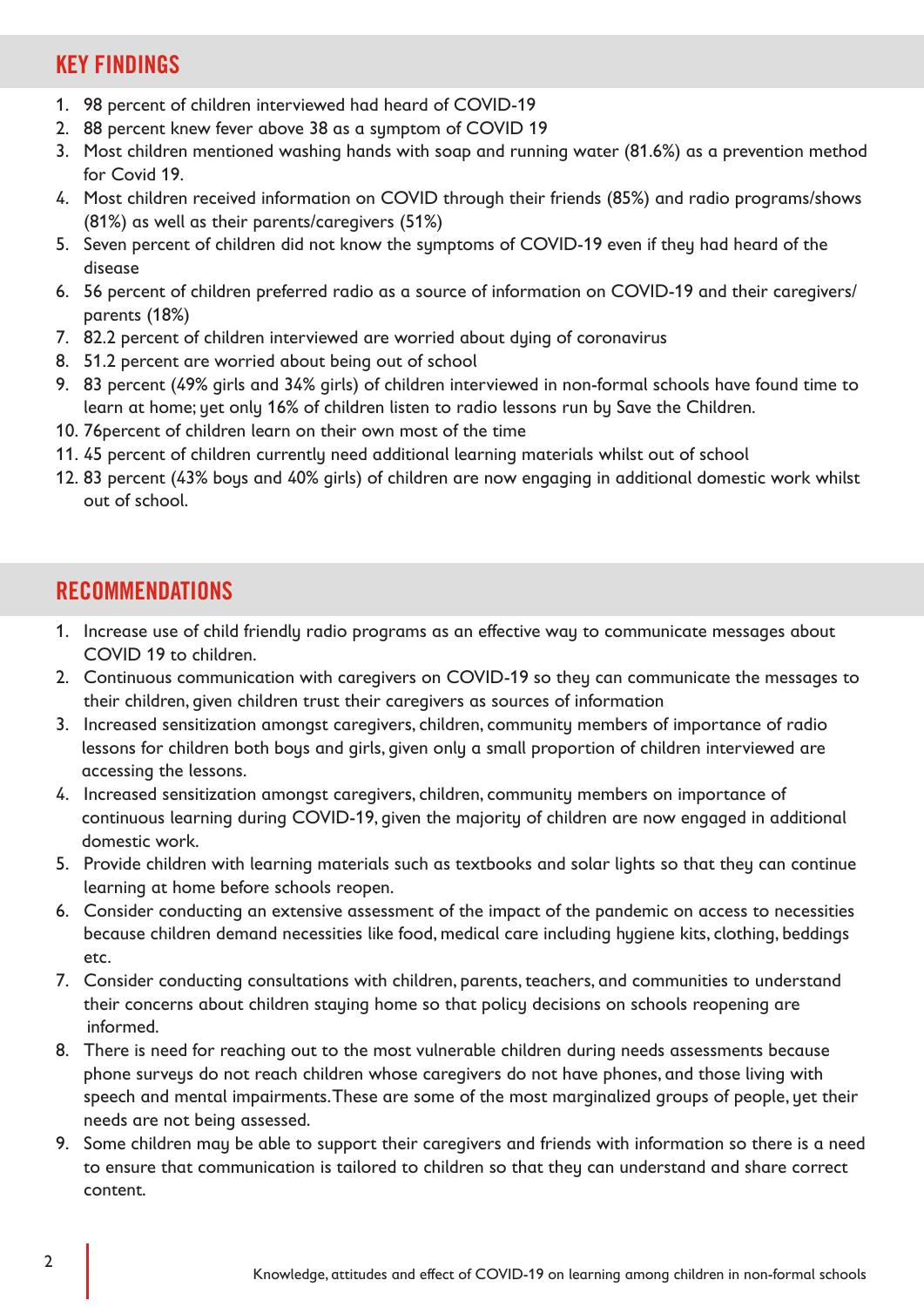# **CONTENTS**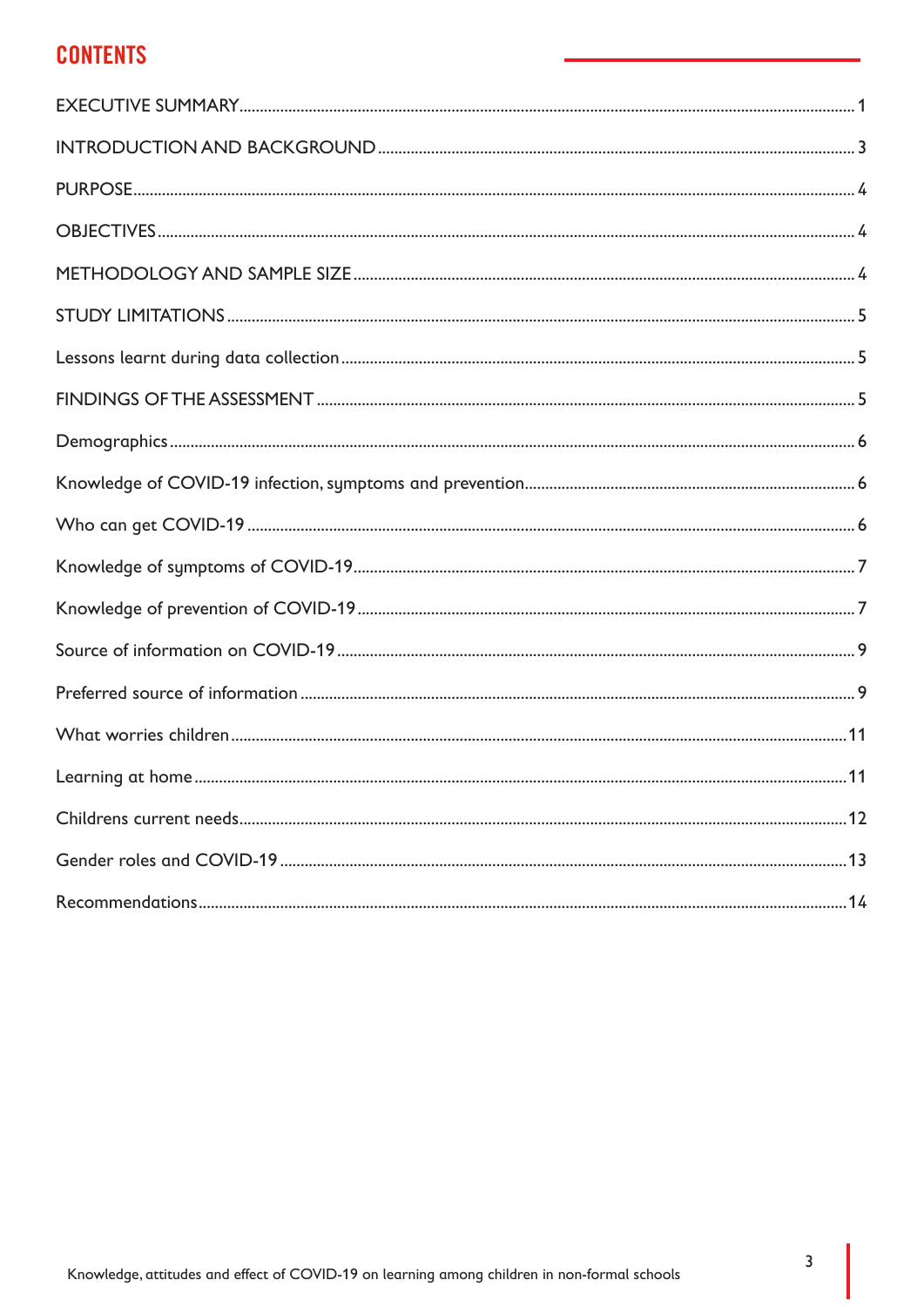## **INTRODUCTION AND BACKGROUND**

"The Coronavirus pandemic is the greatest struggle the world has seen in generations." those were the words of a UNICEF Country Representative<sup>1</sup>. Children and young people are among the most severely impacted by the virus especially those living in refugee settlements and other crowded conditions because of lack of or inadequate/improper hygiene facilities, therefore, efforts to support them are pertinent. Although children are not the direct face of the pandemic, the effects of the virus on their lives are far reaching and that is why it is important to understand their level of knowledge and how household behaviours can change so that they are not direct victims.

The Corona virus was first detected in Wuhan in China at the end of 2019, although it quickly spread to other parts of the world first to Europe and later to Africa. The speed with which the virus spread is alarming, and this made many governments to take drastic measures to curb the spread including restrictions/ban on international travel, total lock downs, countries closing borders, closing of education institutions among others. According to Africa Centres for Disease Control, there were 91,598 cases of Coronavirus in 53 African countries, with 2,912 deaths and 35,808 recoveries by May 20th, 2020; this translates to 4% case fatality rate and 33% recovery rate<sup>2</sup>. Africa is host to at least four of the world's largest refugee camps and some of them are in Kenya (Dadaab and Kakuma)<sup>3</sup> and due to the overcrowding and lack of enough space, these could be ideal for transmitting the virus.

Kenya reported the first coronavirus case March 13th and since then the numbers have continued to increase mainly in the capital and the coastal towns of Mombasa and Kilifi but also in other parts of the country. The effects of the virus on every sector of the economy are dire and a World Bank report projects Kenya's economic growth in 2020 at an estimated 1.5% compared to the 2019 estimate of 5.6%, because of the COVID-19<sup>4</sup>. Women and youth bear the largest impact especially because most of them are in vulnerable employment in the informal sectors, which has been hardest hit by the measures that government has proposed to try to curb the spread of the virus, and in turn, children are affected. This means that child poverty is likely to be compounded and this as well affects learning especially of the poorest children.

A Kenyan Ministry of Health report update indicated that the incident rate of COVID-19 among the 0-19 years age group was 11% and this was higher for those in the 10-19 age group at 7%, than the younger 0-9 age group, which was at 4%<sup>5</sup>. This is consistent with data from US and China that shows that data so far suggests that outcomes of the virus for children have been reassuring and that the direct impact of COVID-19 infection on children has, until now been quite mild than for the elderly or middle aged. Hospitalization rates for children who are symptomatic are at least up to 20 times lower than for the middle aged and in some cases up to even 100 times lower than for the elderly and that most of the ill children recover within in one to two weeks with good supportive care and prognosis<sup>6.</sup> However, According to UNICEF, although children may not be directly severely affected by this pandemic compared to the adults, the impacts on their lives will be far reaching including *through the impacts of the socio economic measures*  that have been taken by various government to try and curb the spread of the pandemic or through the longer term effects of *not implementing the sustainable development goals<sup>7</sup>* as planned. Globally, at least more than 100 countries have closed educational institutions including Kenya and concerns have already been raised about the impact that this will have on the gains that have already been made towards education for the marginalized.

- 8 UNHCR 2020: Kenya statistics package March 2020
- 9 UNICEF EMIS 2020

<sup>1</sup> https://unsdg.un.org/sites/default/files/2020-04/160420\_Covid\_Children\_Policy\_Brief.pdf

https://africacdc.org/covid-19/<br>https://moliofiush.int/mport/world/covid-19-mo

<sup>&</sup>lt;sup>3</sup>https://reliefweb.int/report/world/covid-19-responses-africa-must-include-migrants-and-refugees<br><sup>4</sup> World Bank 2020:Kenya's economic update April 2020 edition no. 21 Turbulent times for growth in kenya. Policy options d

Ministry of Health 2020: COVID 19 outbreak in Kenya. Daily situation report 050 07 May 2020<br>https://jamanetwork.com/journals/jamapediatrics/fullarticle/2765169?resultClick=1)

amapediatrics/fullarticle/2765169?resultClick=1)<br>es/2020-04/160420 Covid Children Policy Brief.pdf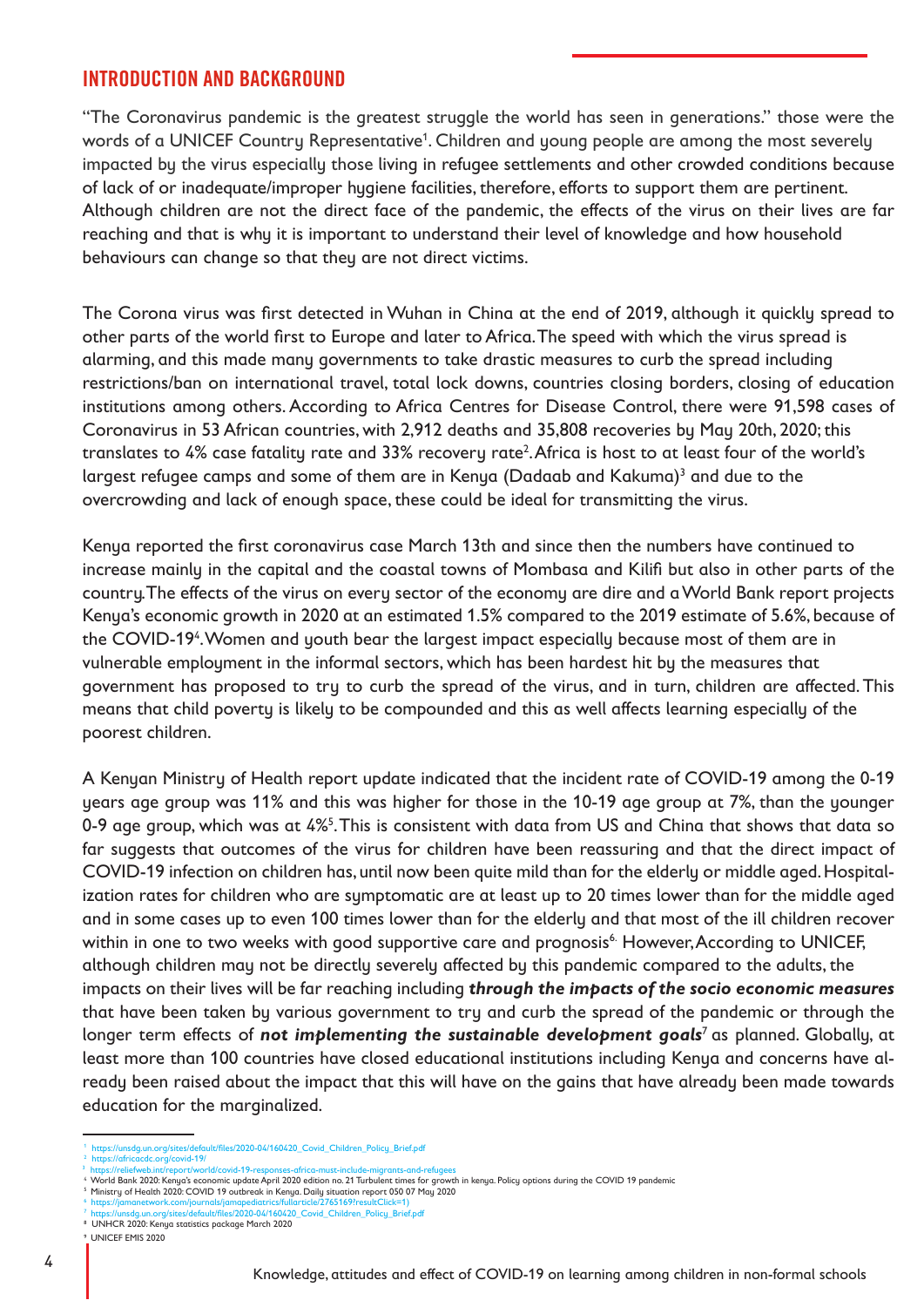This study therefore seeks to understand if and how children in Dadaab continue to learn; and their level of knowledge and awareness towards COVID-19 so that appropriate measures can be taken to support them.

Dadaab Sub County in Garissa County had more than 217,511 registered refugees and asylum seekers at the end of March 20204; it is one of the largest refugees' camps in Africa. Out of the total population, 209,305 are Somali refugees, others being from South Sudan, DRC, Ethiopia among others. Children contributed 57% to the total population and school-going children aged 3-17 years were 106,089 as at the end of February 20205.

| Age group | Gender  |       |         | <b>Total</b> |         |       |
|-----------|---------|-------|---------|--------------|---------|-------|
|           | Female  | %     | Male    | %            |         | %     |
| $0 - 4$   | 15,806  | 7.3%  | 16,678  | 7.7%         | 32,484  | 14.9% |
| $5 - 11$  | 25,536  | 11.7% | 26,497  | 12.2%        | 52,033  | 23.9% |
| $12 - 17$ | 18,593  | 8.5%  | 19,971  | 9.2%         | 38,564  | 17.7% |
| 18-59     | 46,709  | 21.5% | 38,970  | 17.9%        | 85,679  | 39.4% |
| $60+$     | 4,426   | 2.0%  | 4,325   | 2.0%         | 8,751   | 4.0%  |
| Total     | 111,070 | 51.1% | 106,441 | 48.9%        | 217,511 |       |

Population of Dadaab Refugee camps as at March 2020

## **PURPOSE OF ASSESSMENT**

On 15 March 2020, the Government of Kenya announced special measures to prevent further spread of Coronavirus (COVID-19) and although there was then no reported case in Dadaab, on 29th April the government announced a ban on all movements in and out of Dadaab and Kakuma refugee camps all in a bid to prevent the spread of the virus, which was first reported in Kenya on March 15th 2020. Following this, many assessments have been conducted to try to understand how the public health and policy measures to curb the growing spread of the infection have been affecting people; however, none has specifically focused on effect on children therefore this study seeks to understand the effects of the measures taken on children.

## **OBJECTIVES**

- 1. To explore the knowledge and perceptions of children in non-formal education centres run by SC and NRC about COVID-19
- 2. To determine what children are worried about
- 3. To understand the impact of COVID-19 on children's education and how children are coping
- 4. To have children make recommendations about how to support them to cope with COVID-19

## **METHODOLOGY AND SAMPLE SIZE**

We explore the level of knowledge and awareness COVID-19 among children in Dadaab refugee camps, as well as the effect that the pandemic has had on their learning and gender roles. The interviews were conducted with 250 children aged between 3 and 17 years who attended alternative basic education and alternative education program run by Save the Children and NRC in collaboration with Humanity and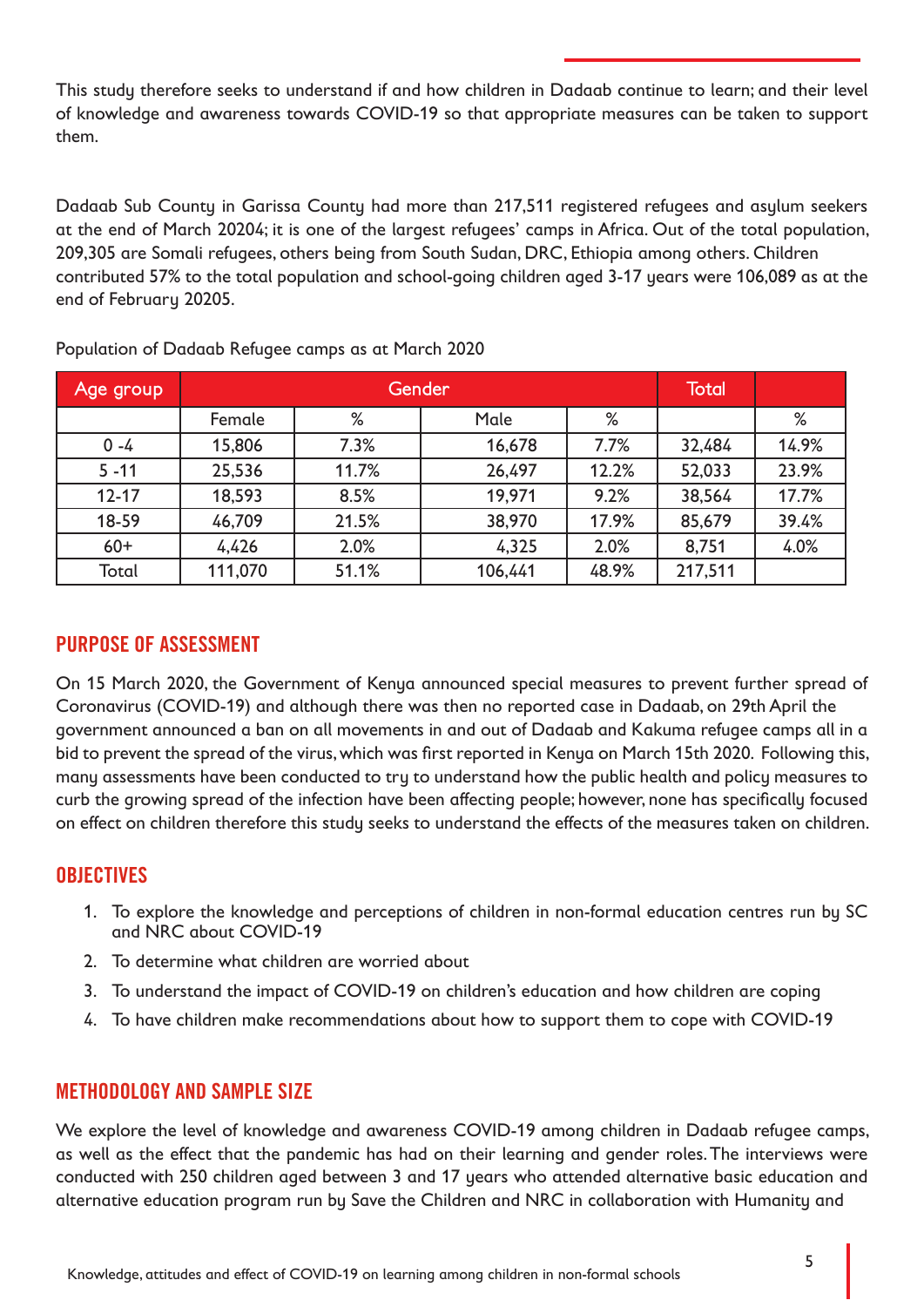Inclusion supporting inclusion; and funded by ECHO. In addition, we interviewed children who were below six years because we wanted to know if they had knowledge of the pandemic, however our focus was on the older children. The purpose was to understand the children's knowledge and perceptions about COVID-19, their worries, how the pandemic has affected learning and how children are coping with learning at home, how their roles have changed in light of the pandemic and their recommendations on how they need to be supported. The findings of this assessment will be used to design/adapt programs aimed at supporting children to cope with the pandemic and target messages that address children's needs. Findings will also be used as an advocacy tool for the most vulnerable refugees in Dadaab.

A list of names and contacts of caregivers/parents from the three camps (Dagahaley, IFO and Hagadera) was obtained from the class enrolment registers that were provided by teachers. During enrolment, the contact details of the caregivers of children are taken (for those who have telephone contacts) so we randomly sampled those who provided a telephone contacts because it was necessary to maintain social distancing hence data collectors would not interview the children in their homes but rather would call their caregivers' phones. We selected 250 children; this number was determined by those whose contact details were available. We included the very young children below 6 years (between 3 and 6) in our sample because we wanted explore what they know about COVID-19. The interviews took a maximum of 10-15 minutes and a child was not required to complete all the questions. We intentionally designed a short questionnaire because we are aware of phone monotony yet we wanted to have 100% response from the older children. All the questions were closed ended apart from one question at the end, which sought to find out what the child's immediate needs were.

Before the interview process, teachers were engaged to mobilize parents/caregivers. They were given airtime and they called all the caregivers of the children that had been included in the sample. They explained to them the purpose of the interviews, the dates when they would be contacted by Save the Children staff and were asked to inform the children so that they can be available when they are invited for the interviews; they also asked the parents to consent on behalf of the children. The table below provides a detailed description of the sample characteristics;

Five enumerators from our database (four males and one female) who are part of the pool that have been previously trained in data collection and are well versed with digital data collection were engaged. The MEAL officers conducted a two days training for enumerators through Microsoft teams. The training aspects included; ethics of conducting phone surveys (we developed a phone survey protocol to guide the process and this is attached in the annex at the end of this report), and review of the tool. Since enumerators were part of our database, they had undergone a child safeguarding training and they had signed a child safeguarding policy hence they understood the Save the Children policy. They were given a list of names of children and their caregivers contact; the list included the dates when they would call the respondents. The training and data collection was conducted over 5 days (29th April to 3rd May).

# **STUDY LIMITATIONS**

- 1. The study was not entirely representative because we did not do a random sample, we simply sampled purposively from a list of names of children that had a registered phone number therefore findings may not be generalized to all children in Dadaab.
- 2. Phone surveys are limited in reaching some most vulnerable groups of children like those living with disability. Children who could not speak due to mental or speech impairment were excluded from this study only those with a physical disability were included.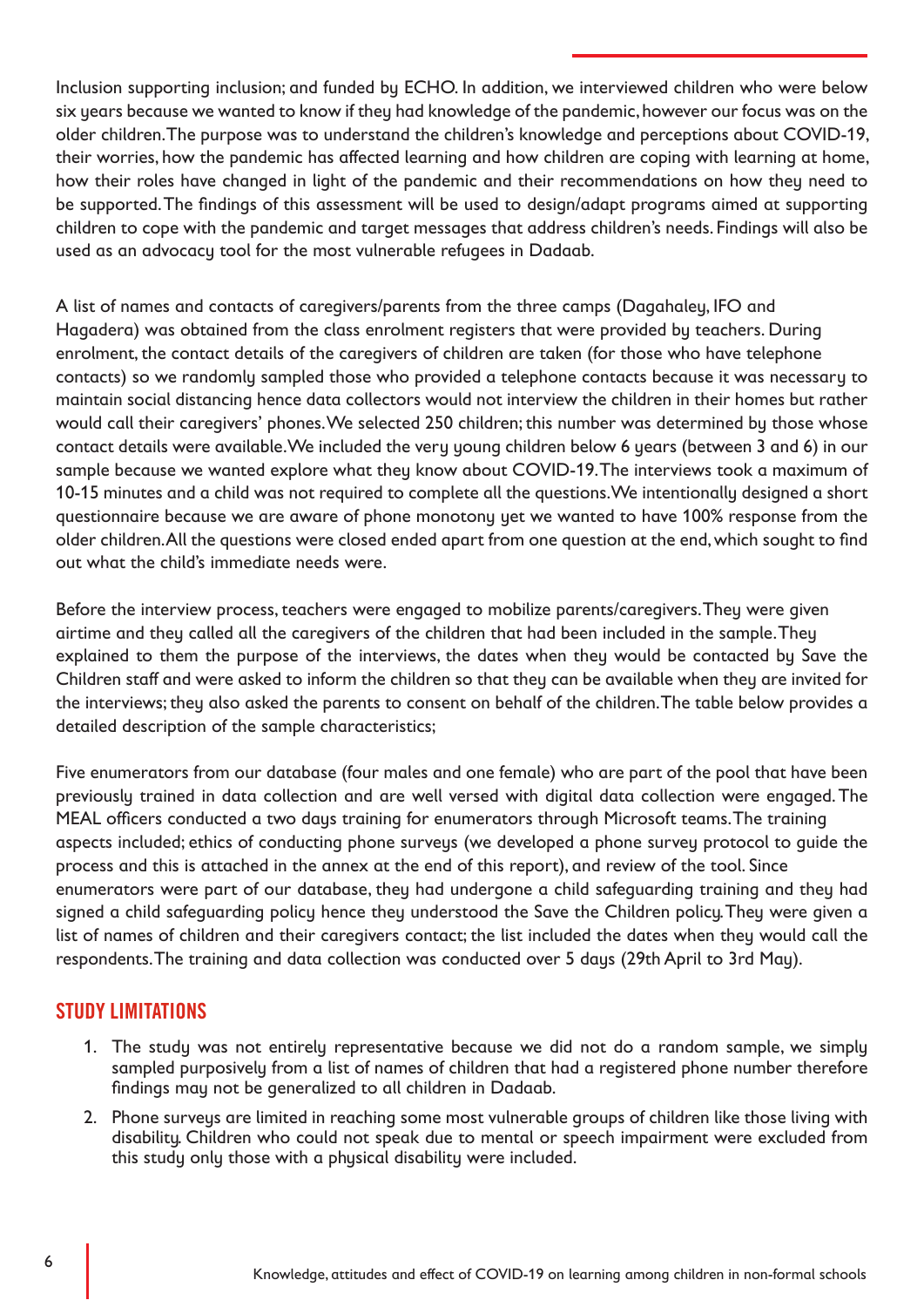#### Lessons learnt during data collection

This was a first-time experience of phone data collection and therefore there were numerous lessons learnt from this process, we documented some of these and we shall update our phone survey protocol for learning purposes.

- 1. Some parents/caregivers are businessmen/women and are not at home from 8:00am to 5:00pm; the enumerators had to call them at least 3 times before they could complete an interview. However, because they had already been informed about the interviews, they rescheduled and finally the children were interviewed.
- 2. Some of the calls dropped in the middle of the survey due to charge or network problem; when we noted this problem during piloting, we asked the teachers/mobilizers to communicate with parents to ensure that they charged their phones before the interview. Where calls dropped due to network challenge, our enumerators called again until the questionnaire was completed before it was submitted.
- 3. During piloting, it was noted that a few learners spoke other languages, apart from Somali while all enumerators spoke Somali. The team was able to engage teachers who also doubled as mobilizers to translate for the children. This made the process longer for such children hence phone monotony. It is important to check the language requirements especially when we have the contact details of all the respondents so that enumerators who can speak those languages are engaged during the training.
- 4. Children's span of concentration on phone is very limited and therefore the questionnaire needs to be very short and they need to be given breaks so that they can engage in other things to distract them.
- 5. Learners with impairments- We intentionally excluded the learners with difficulty such as those with hearing and mental impairments in the interview process, because we had no way of reaching them. This does not ensure to hear from all learners equally; hence, the most vulnerable may be left out.
- 6. In phone interviews, short questionnaires yield a higher response and completion rate. It is therefore key to maintain few questions as much as possible.

# **FINDINGS OF THE ASSESSMENT**

#### **Demographics**

Children interviewed were residents in Dagahaley, IFO and Hagadera camps; they were until the time of COVID-19 outbreak in Kenya and closure of all schools on March 18th attending non-formal education classes run by Save the Children and NRC; 50 percent were attending ABE centres and the other half in AEP centres. Both boys and girls including children living with disability were included in this assessment. 57.6 percent were boys while 42.4 percent were girls. The mean age of children was 11.8 and 12.1 years for boys and girls respectively, with a range of 3-17 years. 30percent (15% girls and 15% boys) lived with a disability; about 88 percent were living with their parents and those who did not live with their parents lived with another relative, being either elder sibling, maternal/paternal aunt, uncle, grandmother etc.

Table 1: Number of children interviewed by age group

| Age group | No of children | Percent |
|-----------|----------------|---------|
| $3-6$     | 10             | 4.0     |
| $7 - 10$  | 72             | 28.8    |
| $11 - 14$ | 109            | 43.6    |
| $15+$     | 59             | 23.6    |
| Camp      |                |         |
| Dagahaley | 67             | 26.8    |
| Hagadera  | 95             | 38.0    |
| lfo       | 88             | 35.2    |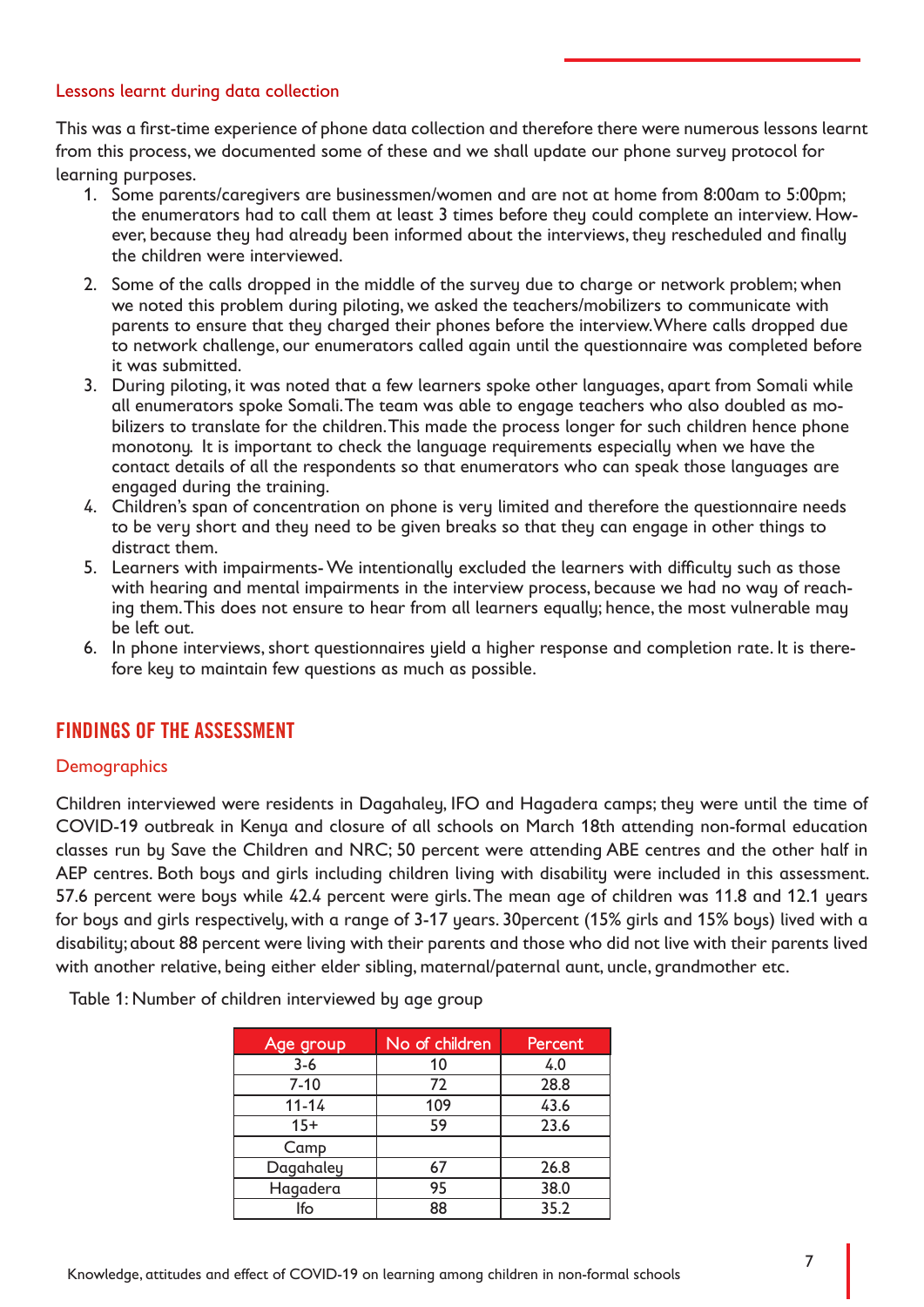#### Knowledge of COVID-19 infection, symptoms and prevention



We explored knowledge by simply asking children if they had ever heard of a disease called COVID-19 or Corona or Corona virus. About 98 percent of them had ever heard about Covid-19 (57.2% boys and 40.8% girls); all the children who were below 6 years had heard about COVID 19 and the 2%; who had never heard of COVID-19 were aged between 7 and 14 years.

#### Who can get COVID -19

Knowledge of high-risk groups or people who can get COVID-19 was not as high. Children were asked who they think can get corona and this elicited mixed responses, with just over half of them mentioning everybody (53%) this was the highest; others thought its men who are most at risk (29%); the elderly (28%) and others women (22%).



Knowledge, attitudes and effect of COVID-19 on learning among children in non-formal schools Knowledge, attitudes and effect of COVID-19 on learning among children in non-formal schools 8 9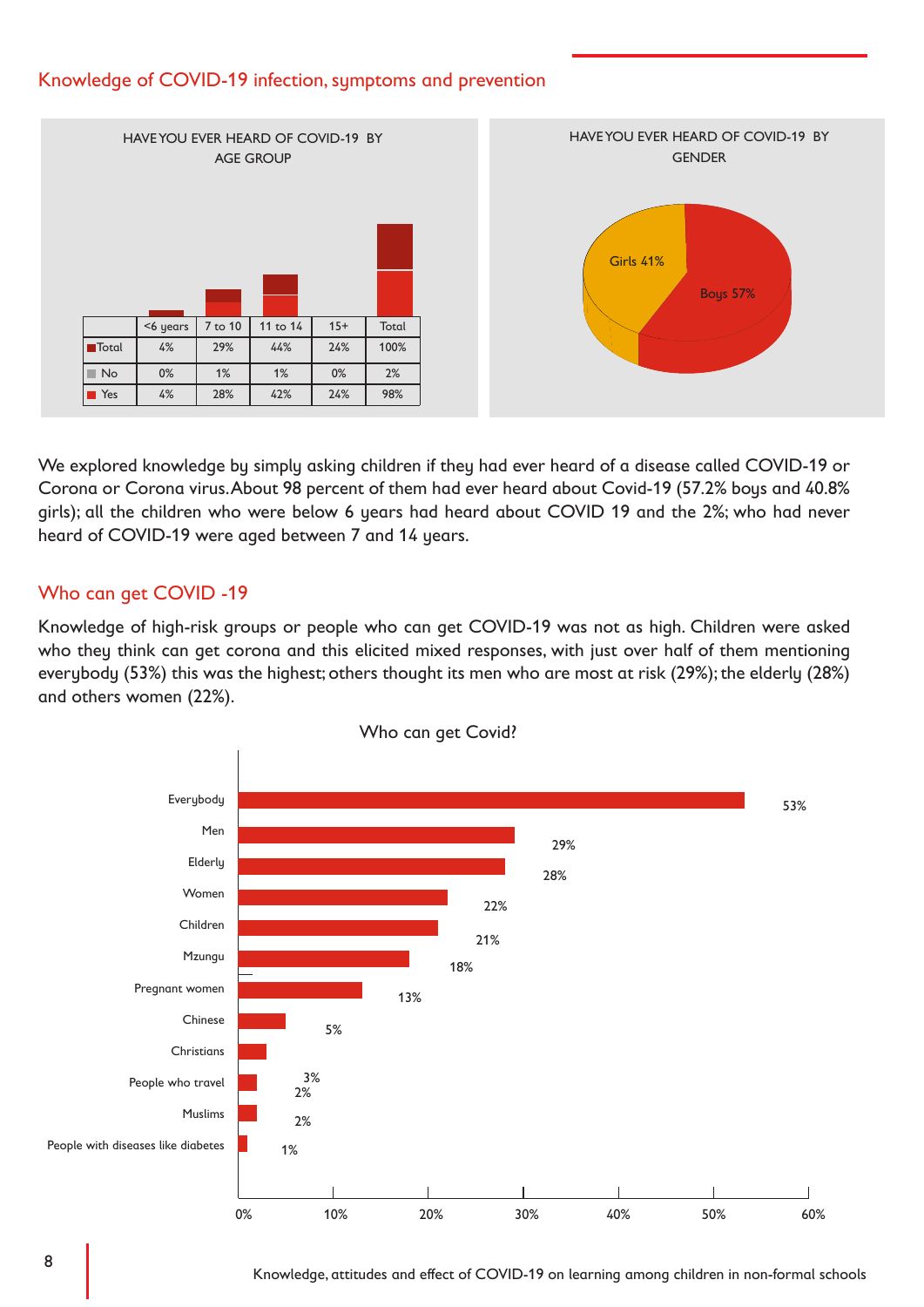#### Knowledge of symptoms of COVID-19

Most children knew high fever as the most common symptom of coronavirus (88%) and dry cough (76%), others mentioned sneezing (58%) and headache (44%). Other symptoms known were difficulty breathing (37%). Some children mentioned they did not know the symptoms of COVID-19. Although mixed, there is generally some level of knowledge of symptoms of COVID-19 and this need to strengthen further by providing continuous information through trusted channels like radio that children prefer. Some 7% children did not know any symptoms of Corona Virus.



#### Knowledge of prevention of COVID-19

Most children mentioned washing hands with soap and running water (81.6%) as a prevention method for Covid 19. Our secondary analysis reveals that women and girls have lower access than men to radio, newspapers, mobile phones, and the internet which are the sole channels of messages on COVID-19 during this time, hence they are at a disadvantage in their inability to access information and this could limit their ability to stay updated on COVID-19 advice, participate in prevention and response strategies, and accessibility to services during the pandemic. Therefore, programs need to innovatively target women and girls for dissemination of information on COVID-19 so that they are not exposed to further vulnerability.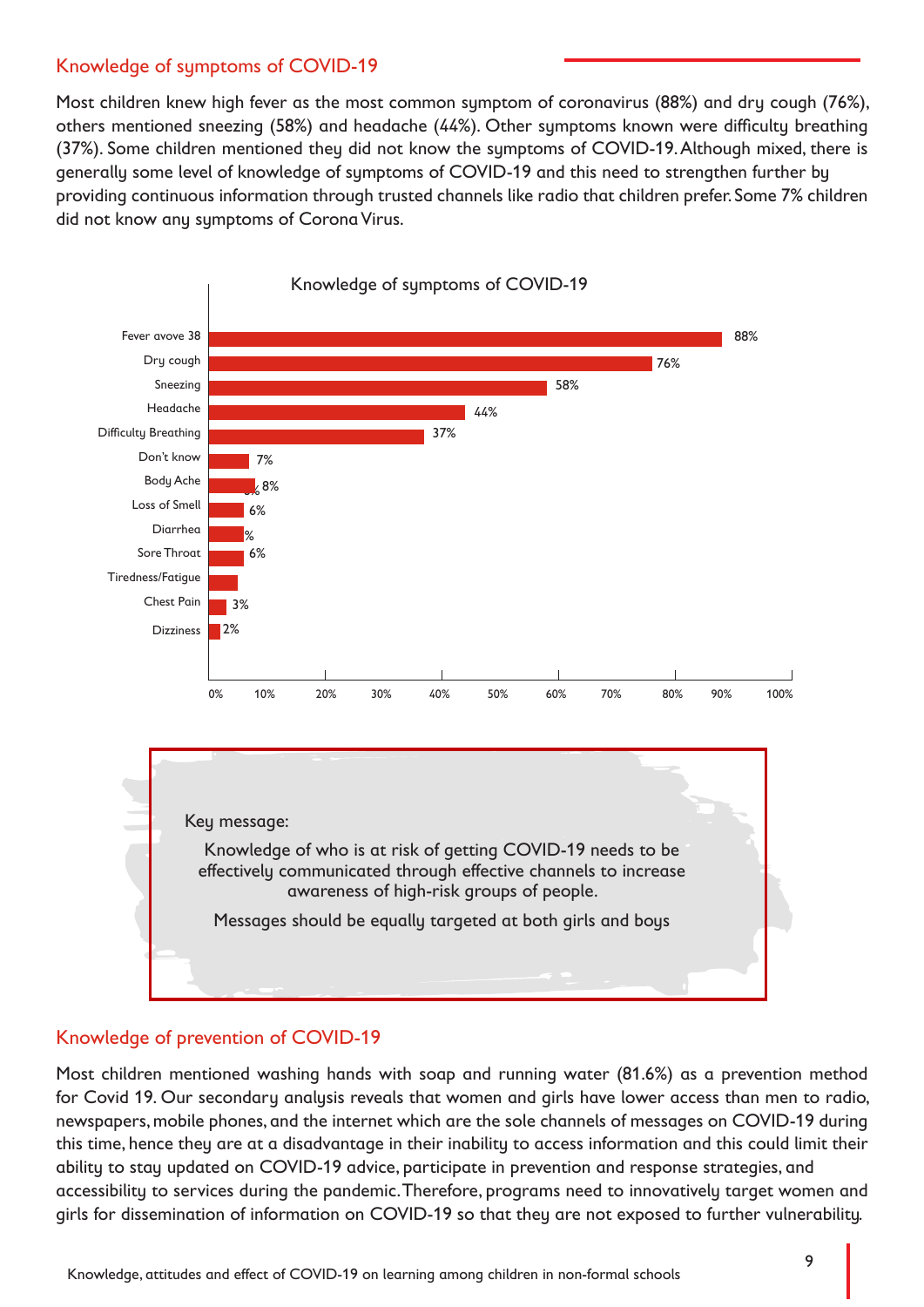Knowledge of COVID-19 prevention among children, by gender



#### Source of information on COVID-19

Most of the interviewed children mentioned friends (85%) and radio (81%) as the main sources of information on COVID-19. Others are caregiver or other family member (51%), teachers (35%), public announcements with megaphone (24%), neighbor (22%) and NGOs (19%) among others. It is important to note that not many children have received information on COVID-19 from NGOs, however, it is understood that in Dadaab there are several radio programs that are supported by NGOs for instance Save the Children child protection program on Radio Gargar through which COVID-19 messages are also shared. Therefore, what may not be clear to children is that the messages/programs that they hear on radio may be run by NGOs. What is important is that the right child friendly messages do reach the children through local radio. Those who received information through government sources referred to messages sent through their caregivers' phone numbers and the older age groups mentioned social media (15%).



Knowledge, attitudes and effect of COVID-19 on learning among children in non-formal schools Knowledge, attitudes and effect of COVID-19 on learning among children in non-formal schools 10 11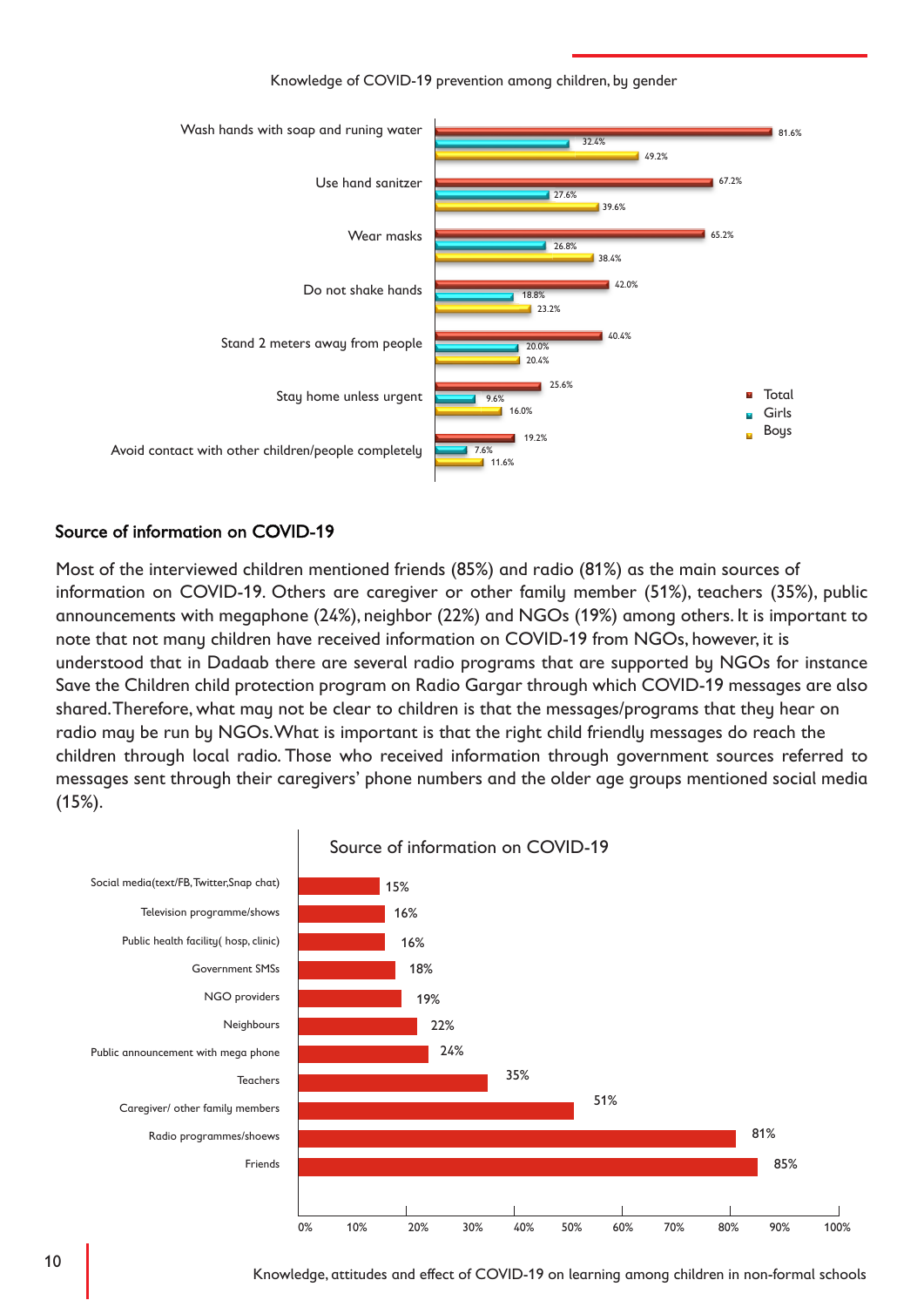# Preferred source of information

Children were asked how they prefer to continue receiving information on COVID-19. Most children (56%) preferred to receive this information through radio and 18% through their caregivers or other family members. It is important that NGOs will continue to work with the radio stations to disseminate messages on COVID-19 through the different radio programs; such programs also need to be child friendly. Children had mentioned that they received information from their friends, however not many of them mentioned friends as a continued way of receiving such information; in fact, they suggested their caregivers as a continued source of receiving information. Therefore, programs need to ensure that *caregivers of children especially the women are reached with the correct messages on COVID-19 that they can pass on to the children.* 

Our secondary analysis reveals findings that are similar to those of this study; local radio stations and social media are the most popular communication channels for adults and youth. In Dadaab refugee camps, the most popular radio station is Gargar FM although those with access to TV preferred BBC, CNN and Al Jazeera. Youth programs and those with COVID-19 messages are aired at times such as 8:00-9:00 am in the morning, 13:30-14:00pm in the afternoon and at night 8:30-9:30 pm; these are times when women and children are usually at home. Social media channels, especially Facebook and WhatsApp are the most popular form of communication among the youth and the findings of this assessment revealed that the older children got information from social media including WhatsApp, Facebook and others.

A study conducted by Transparency International in Garissa County indicates 23% of respondents identified radio as their main source of information followed by Barraza's 15% and mobile phones 13%. For women and children, because they rarely go to public places, their main source of information was radio, social media, and one-on-one meetings in homes; they normally listened to music and talk shows. On the other hand, males were found to be more likely to listen to news broadcast on BBC Somalia. The popularity of the radio could be attributed to the fact that vernacular radio stations are largely available, and the target populations identifies them, hence continue using radio.

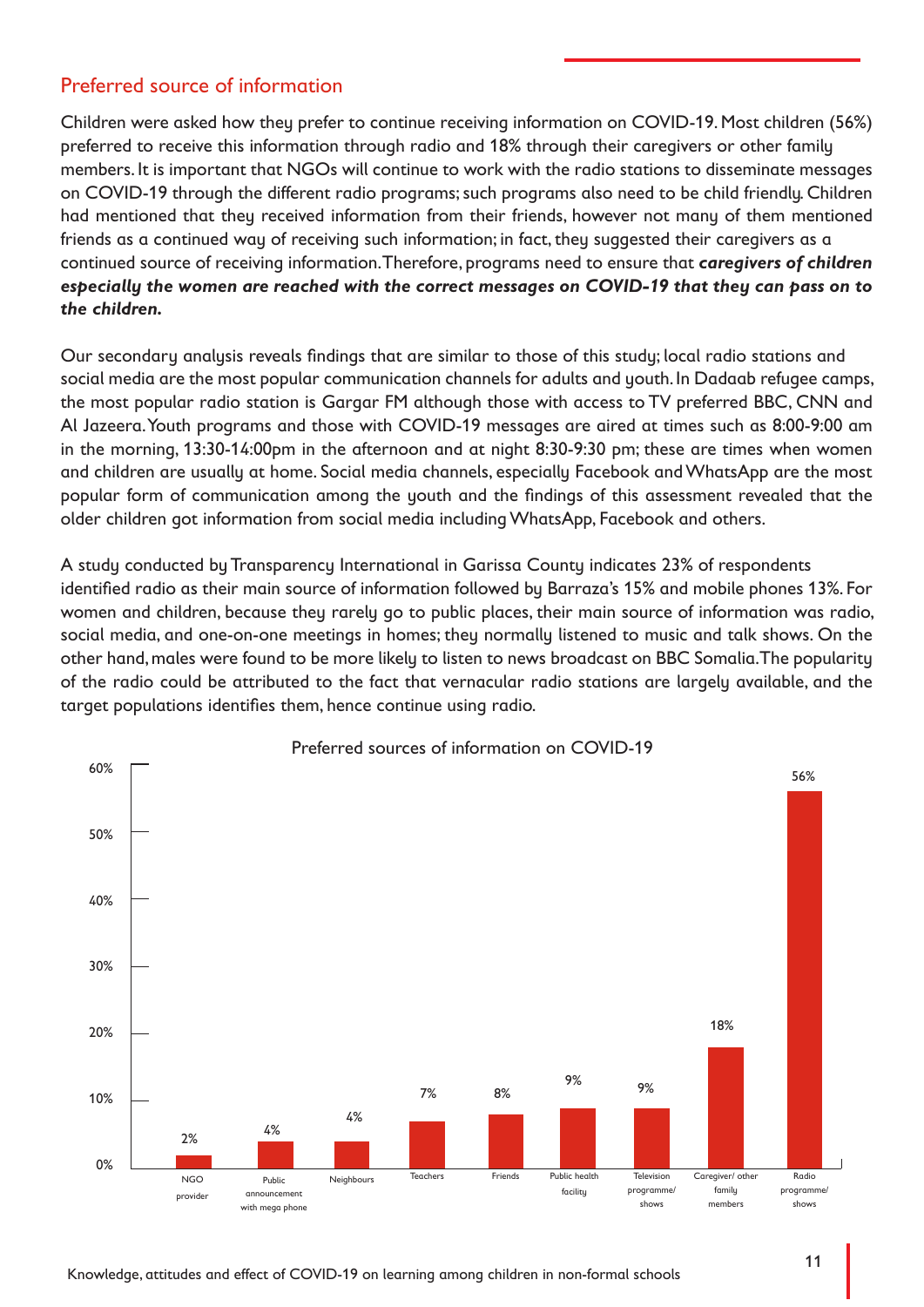#### Key messages

1. It is important that children have the correct information regarding COVID 19 because most of them receive information from their friends

2. Programs should target caregivers as potential information channel on COVID 19 for children, especially women need to have the right information

3. Radio programs are effective in reaching both boys and girls with messages/information on COVID 19 in Dadaab and so NGOs may take advantage of this.

4. Information on COVID 19 should be accessible to all children and should be in different languages, age appropriate and mediums that are appropriate for children who have audio and visual impairments.

5. Messages/information on COVID 19 should be targeted at all age groups equally, especially the 15+

#### Top 3 worries of children about Corona Virus



Top 3 worries caused by Corona Virus among children are; dying of corona (85.2%), not being in school (51.2percent; 29% boys and 21.2% girls) and no treatment for corona (29.2%). Other worries were caregivers have no income (15.6%). It is critical to note that, although studies have revealed that children are at a lower risk of suffering the direct devastating effects of the pandemic, they are indirectly affected through the larger impacts of the virus such as dropping out of school and loss of interest in school.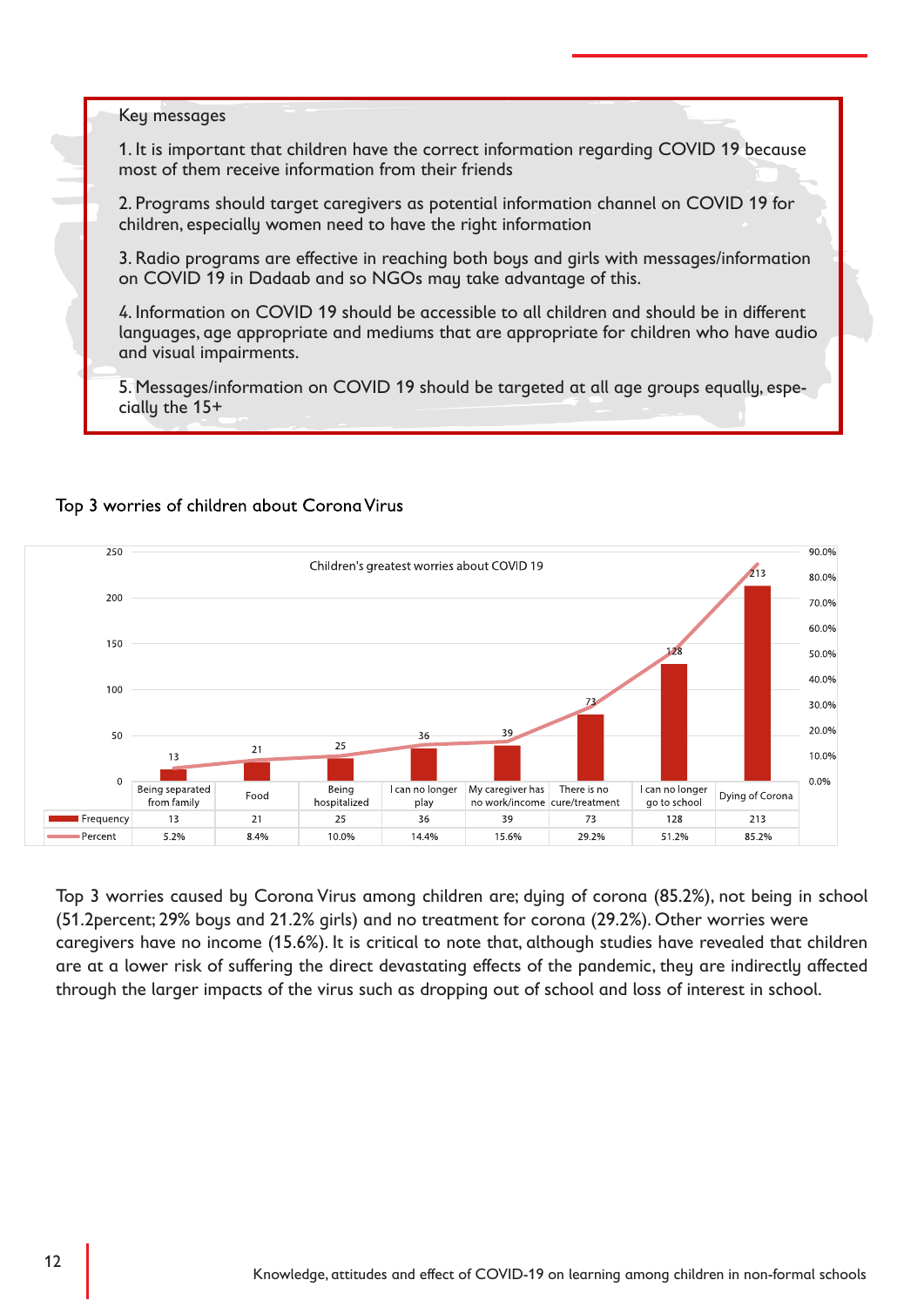#### Learning at home



82.8 percent of children interviewed said they continue to learn at home even during this period when schools are closed; however only 41% of all the children who continue to learn from home are girls. This reveals the gender divide, which continues to widen the gap between the outcomes for girls and boys of learning. According to a UNESCO article<sup>11,</sup> the longer it will take schools to reopen the more the loss of learning opportunities especially for girls. Therefore, the earlier schools can re-open the better for the well-being of many children who risk losing their future. It is clear from other crises like the Ebola that there are increased risks especially for the girls if they are out of school because schools provide the safe spaces for children. Therefore the longer the schools stay closed, the bigger the risk of losing the future of such marginalized children. In addition, most girls may never return to school after the pandemic because they either lose focus on education or drop out of school but of course re opening schools requires wider consultations with parents, teachers, and the larger communities because the impact can be greater if not enough thought is put into it.<sup>12</sup>

In terms of how children are supported to learn at home; over three quarters of the children interviewed (76%) said they learn on their own without the support of caregiver/parent or anyone else, while 37% are assisted by parents/caregivers. Another 16% listen to radio lessons and this was triangulated with our own monitoring data that shows 43 learners (31 Male and 12 Females) from ABE centers were able to call in during two radio lessons that were conducted within the week when this assessment was done. The gender difference needs to be taken into consideration, that of the learners who called in 72% of them were males and only 18% females. It is therefore necessary to have all children girls and boys equally involved in the radio learning hence programs need to think creatively how all children will participate in radio learning so that no child is left behind. 25percent of children mentioned that they do homework that is sent by the teacher meanwhile 6% engaged a private teacher so that they could continue to learn. Generally, it is clear that many children are learning on their own without the support of teachers; there is need for creative ways of engaging children in learning at home, especially for the girls.

<sup>&</sup>lt;sup>19</sup>Joe Hallgarten Education Development Trust March 2020: Evidence on the efforts to mitigate the negative educational impacts of past disease outbreaks<br><sup>11</sup>15th May 2020: Reopening schools: when where and how <u>https://en</u>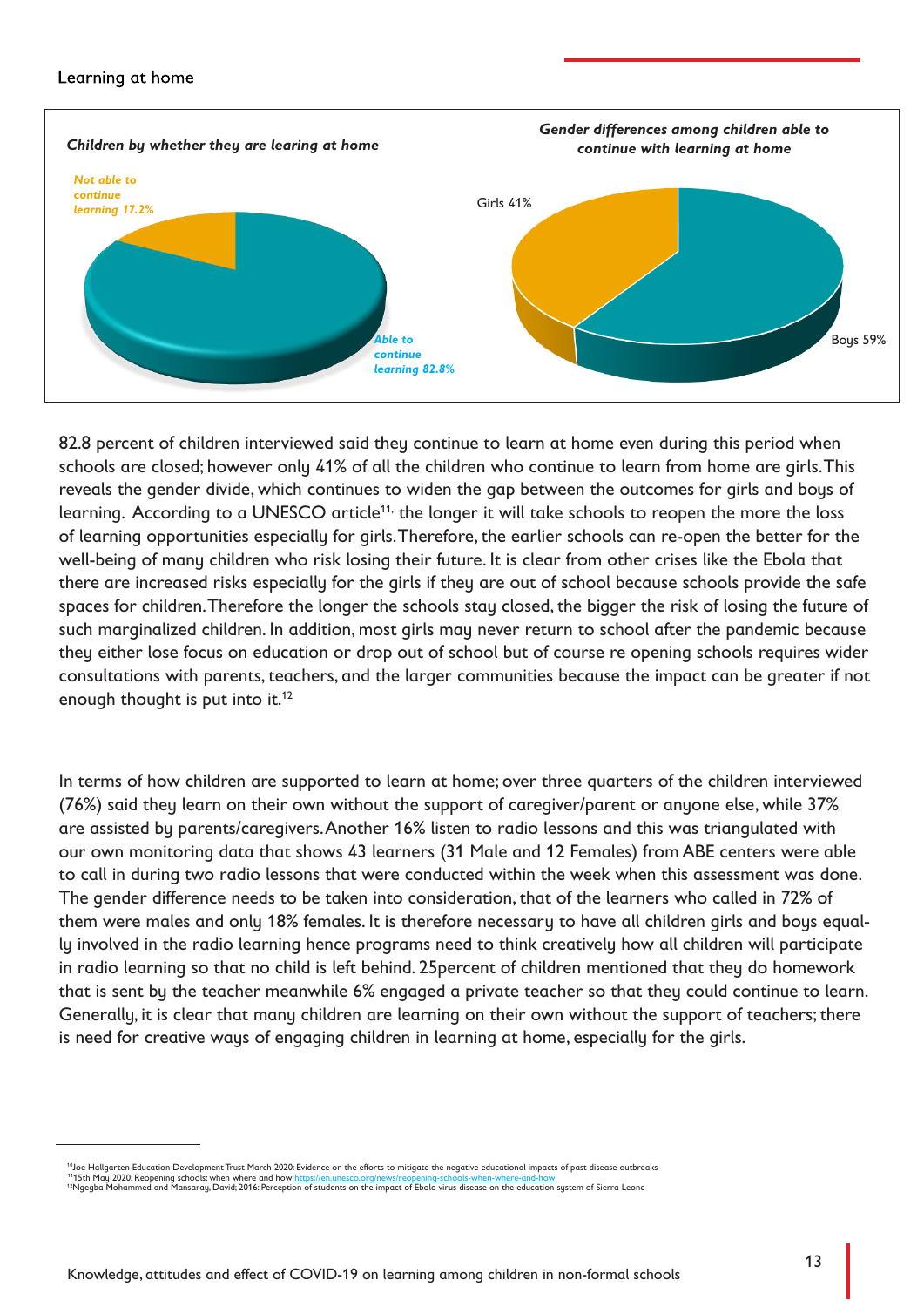

#### Key messages

1. Consider creative ways of engaging all children to learn at home because fewer girls than boys are learning at home.

2. Radio learning is happening although not all children are able to listen to such programs, girls specifically are left behind.

3. Most children learning on their own need to be supported with textbooks so that their learning can be meaningful

4.Consider consultations with children, teachers and parents about reopening of schools so that such decisions are widely informed by the stakeholders.

#### Childrens current needs

Children's current needs range from learning materials (45%); play materials (28%) and basic needs including medical care, beddings, and food (28%). Another 20% of children asked that schools be re-opened, meanwhile 6% asked for solar lamps to support them while reading at home. Hygiene kits and radio as well as wheelchair were also requested. From the analysis above, children's needs are centered mainly on learning, play and basic needs, programs should put these into consideration.

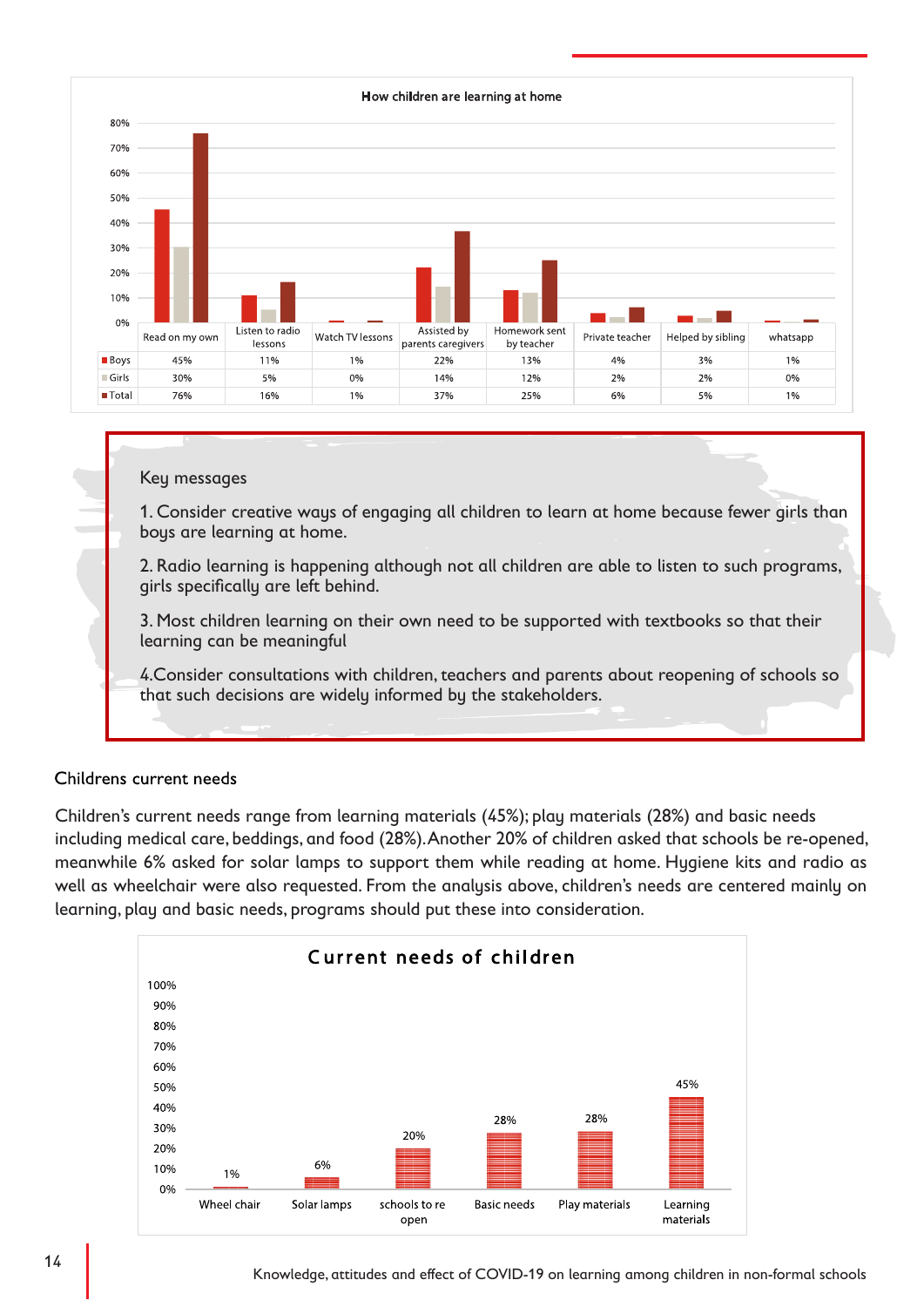

#### Gender roles and COVID-19

65% of children said their roles have changed since they stopped going to school and more boys (36.4%) than girls (28.4%) expressed that their roles have changed since schools were officially closed due to the outbreak. Most boys (44%) now get involved in domestic work including cleaning up of the utensils, cleaning of the house among others. Another 38% are involved in caring for their younger siblings 25% boys and 14% girls. Other roles that children ar involved in are; agricultural work, helping their caregivers with their small businesses; others mentioned they have a lot of time now to play.

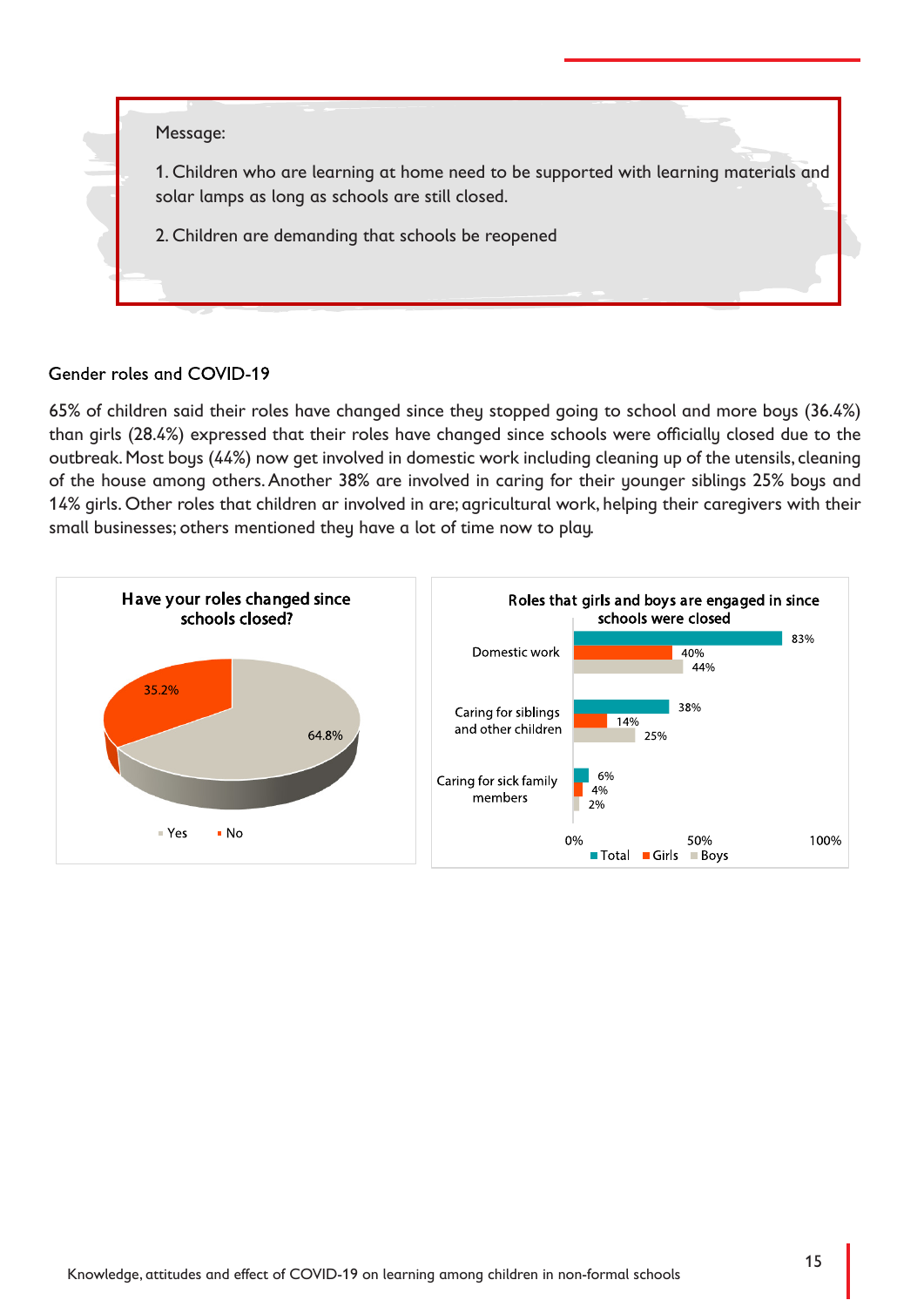# **RECOMMENDATIONS**

- 1. Increase use of child friendly radio programs as an effective way to communicate messages about COVID-19 to children.
- 2. Continuous communication with caregivers on COVID-19 so they can communicate the messages to their children, given children trust their caregivers as sources of information
- 3. Increased sensitization amongst caregivers, children, and community members of importance of radio lessons for children both boys and girls, given only a small proportion of children interviewed are accessing the lessons.
- 4. Increased sensitization amongst caregivers, children, community members on importance of continuous learning during COVID-19, given the majority of children are now engaged in additional domestic work.
- 5. Provide children with learning materials such as textbooks and solar lights so that they can continue learning at home before schools reopen.
- 6. Consider conducting an extensive assessment of the impact of the pandemic on access to necessities because children demand necessities like food, medical care including hygiene kits, clothing, beddings etc.
- 7. Consider conducting consultations with children, parents, teachers, and communities to understand their concerns about children staying home so that policy decisions on schools re opening are informed.
- 8. There is need for reaching out to the most vulnerable children during needs assessments because phone surveys do not reach children whose caregivers do not have phones, and those living with speech and mental impairments. These are some of the most marginalized groups of people, yet their needs are not being assessed.
- 9. Some children may be able to support their caregivers and friends with information so there is a need to ensure that communication is tailored to children so that they can understand and share correct content.